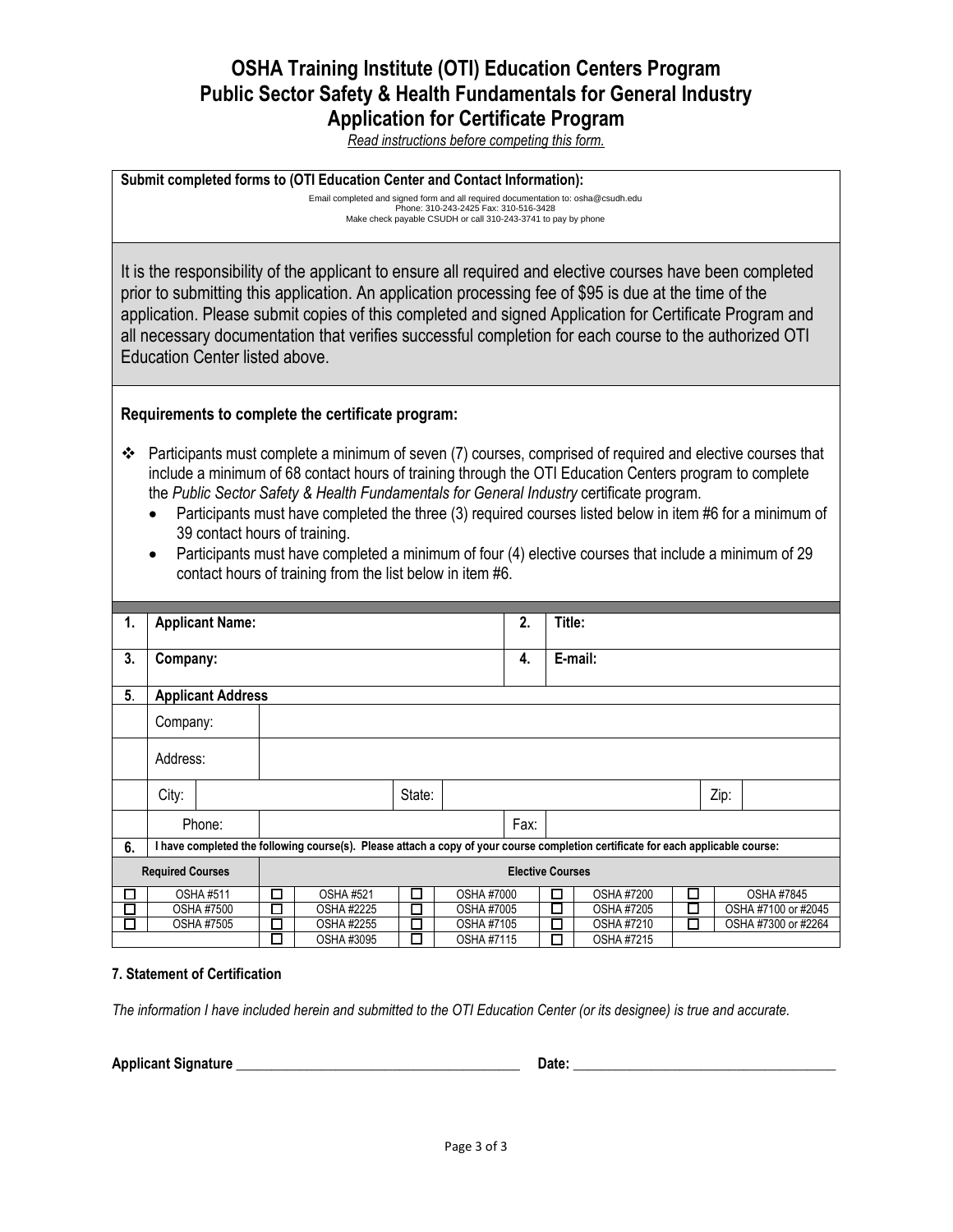# **OSHA Training Institute (OTI) Education Centers Program Public Sector Safety & Health Fundamentals for General Industry Application for Certificate Program**

*Read instructions before competing this form.*

## **THIS PAGE IS USED FOR INTERNAL PURPOSES ONLY**

| <b>OFFICE USE ONLY</b>                   |                                                                                  |  |  |        |      |              |                                                             |      |  |  |
|------------------------------------------|----------------------------------------------------------------------------------|--|--|--------|------|--------------|-------------------------------------------------------------|------|--|--|
| Approving Authority Signature:<br>Date:  |                                                                                  |  |  |        |      |              |                                                             |      |  |  |
| Check One: □ Approved                    |                                                                                  |  |  |        |      | Not Approved |                                                             |      |  |  |
| 1.                                       | <b>Approving Authority Name:</b>                                                 |  |  |        |      |              | Title:                                                      |      |  |  |
| 3.                                       | <b>OTI Education Center:</b>                                                     |  |  |        | 4.   |              | E-mail:                                                     |      |  |  |
| 5.                                       | <b>Approving Authority Address:</b>                                              |  |  |        |      |              |                                                             |      |  |  |
|                                          | Address:                                                                         |  |  |        |      |              |                                                             |      |  |  |
|                                          |                                                                                  |  |  |        |      |              |                                                             |      |  |  |
|                                          | City:                                                                            |  |  | State: |      |              |                                                             | Zip: |  |  |
|                                          | Phone:                                                                           |  |  |        | Fax: |              |                                                             |      |  |  |
| If not approved, please indicate reason: |                                                                                  |  |  |        |      |              |                                                             |      |  |  |
|                                          | Applicant did not complete the required courses.                                 |  |  |        |      |              | Applicant did not sign form.                                |      |  |  |
|                                          | Applicant did not submit documentation of completion<br>for all courses.         |  |  |        |      | $\Box$       | Applicant did not complete four of the elective<br>courses. |      |  |  |
| П                                        | Application processing fee was not paid.                                         |  |  |        |      | □            | Applicant did not complete the minimum 68 contact<br>hours. |      |  |  |
|                                          | Applicant did not complete a minimum of 29 contact<br>hours of elective courses. |  |  |        |      |              | Other:                                                      |      |  |  |

**Process for review and approval:**

- **The OTI Education Center will review this form for accuracy and ensure that appropriate supporting documentation attached.**
- **If this form is not approved, the OTI Education Center will notify the applicant in writing with the reason.**
- **If the form is approved, the OTI Education Center will send the completed form and all supporting documentation to the Directorate of Training and Education (DTE) at the following address:**

**Director Office of Training Program and Administration OSHA Directorate of Training and Education 2020 S. Arlington Heights Road Arlington Heights, IL 60005-4102**

- **Upon receipt, DTE will process the program certificate, to include the applicant's name and issue date, and will mail the program certificate to the OTI Education Center. DTE will contact the OTI Education Center with any questions or concerns.**
- **The authorized OTI Education Center is responsible for issuing the program certificate to the student.**